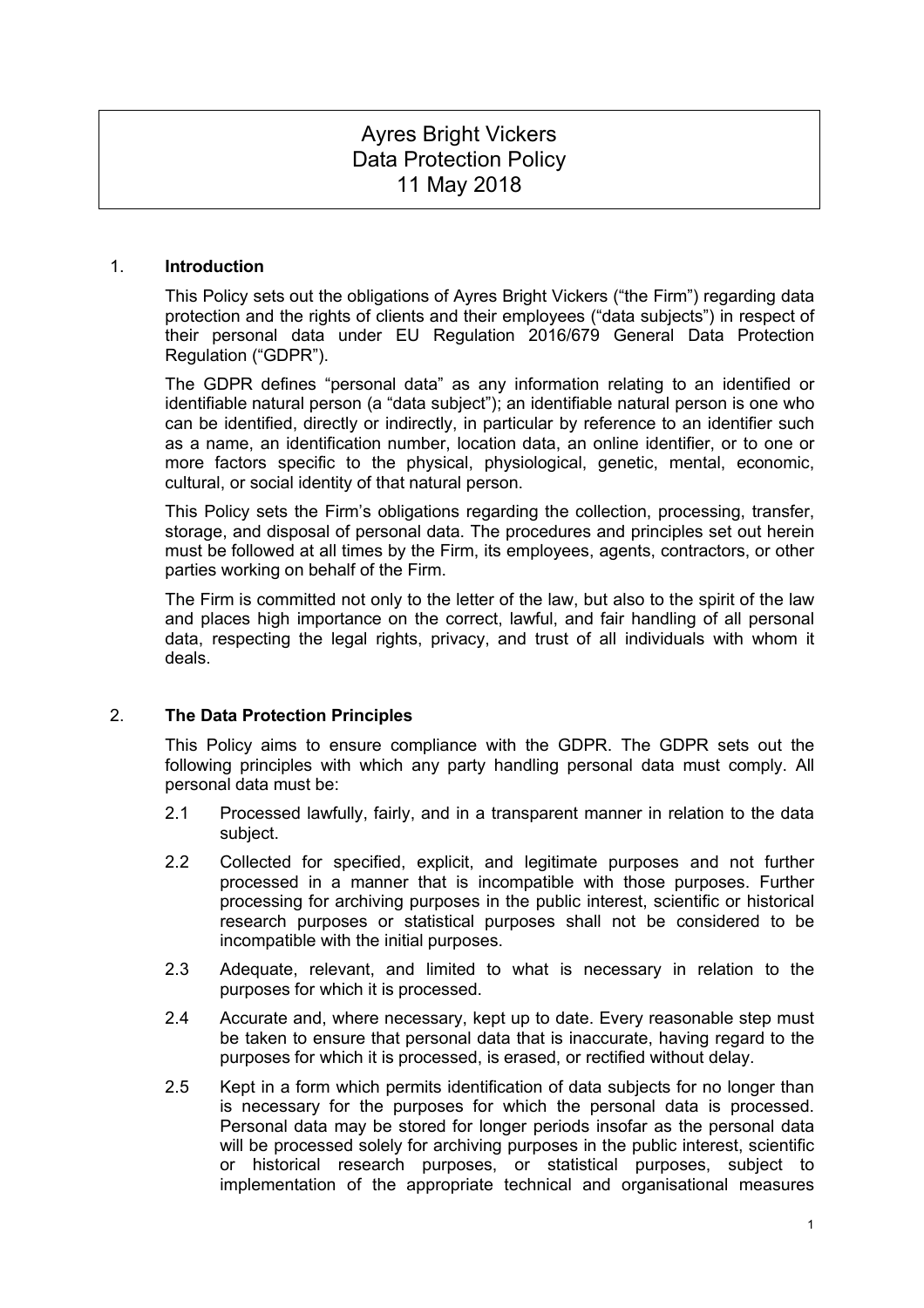required by the GDPR in order to safeguard the rights and freedoms of the data subject.

2.6 Processed in a manner that ensures appropriate security of the personal data, including protection against unauthorised or unlawful processing and against accidental loss, destruction, or damage, using appropriate technical or organisational measures.

# 3. **The Rights of Data Subjects**

The GDPR sets out the following rights applicable to data subjects (please refer to the parts of this policy indicated for further details):

- 3.1 The right to be informed (Part 12).
- 3.2 The right of access (Part 13);
- 3.3 The right to rectification (Part 14);
- 3.4 The right to erasure (also known as the 'right to be forgotten') (Part 15);
- 3.5 The right to restrict processing (Part 16);
- 3.6 The right to data portability (Part 17);
- 3.7 The right to object (Part 18); and
- 3.8 Rights with respect to automated decision-making and profiling (Parts 19 and 20).

# 4. **Lawful, Fair, and Transparent Data Processing**

- 4.1 The GDPR seeks to ensure that personal data is processed lawfully, fairly, and transparently, without adversely affecting the rights of the data subject. The GDPR states that processing of personal data shall be lawful if at least one of the following applies:
	- 4.1.1 The data subject has given consent to the processing of their personal data for one or more specific purposes;
	- 4.1.2 The processing is necessary for the performance of a contract to which the data subject is a party, or in order to take steps at the request of the data subject prior to entering into a contract with them;
	- 4.1.3 The processing is necessary for compliance with a legal obligation to which the data controller is subject;
	- 4.1.4 The processing is necessary to protect the vital interests of the data subject or of another natural person:
	- 4.1.5 The processing is necessary for the performance of a task carried out in the public interest or in the exercise of official authority vested in the data controller; or
	- 4.1.6 The processing is necessary for the purposes of the legitimate interests pursued by the data controller or by a third party, except where such interests are overridden by the fundamental rights and freedoms of the data subject which require protection of personal data, in particular where the data subject is a child.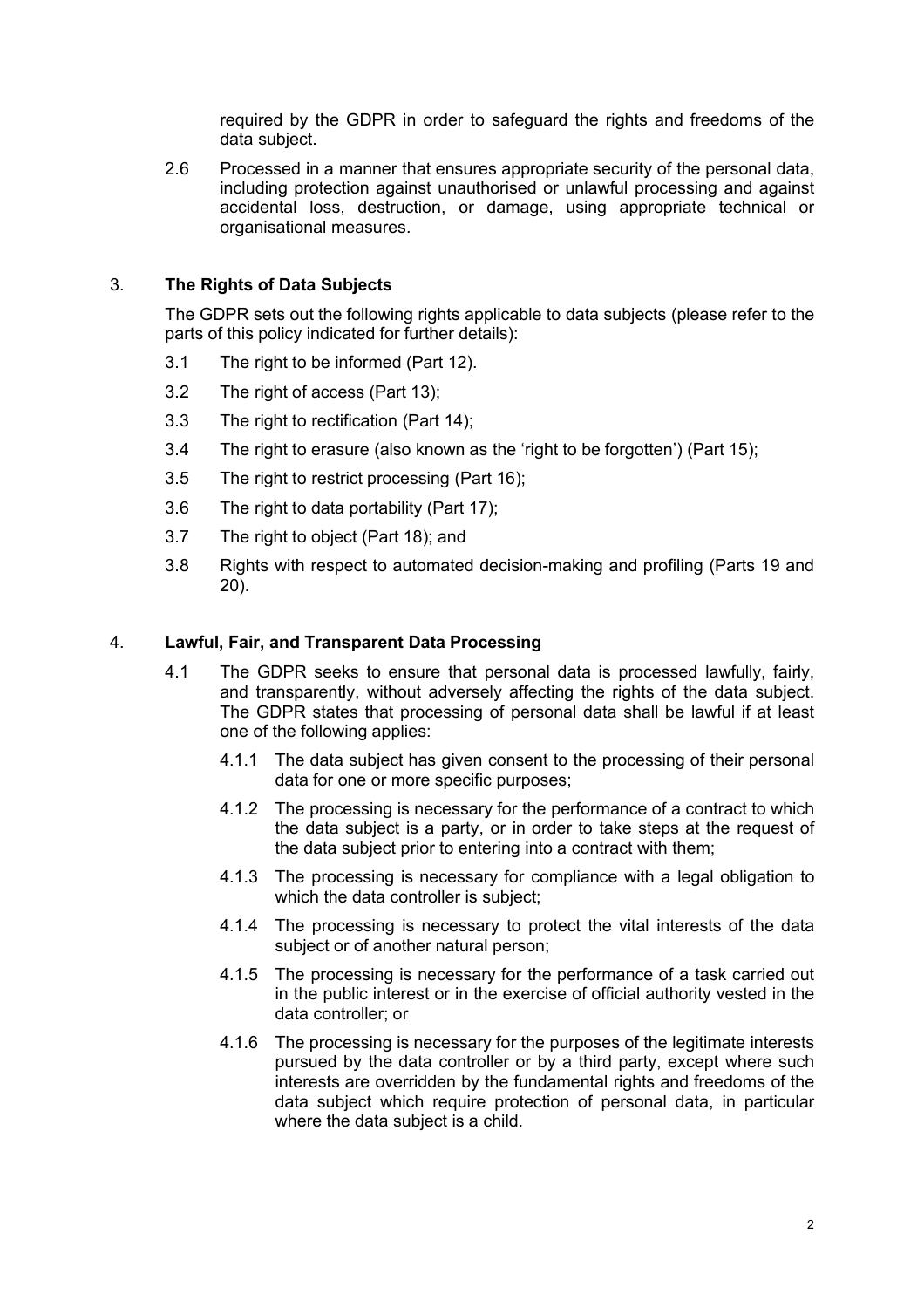# 5. **Specified, Explicit, and Legitimate Purposes**

- 5.1 The Firm collects and processes the personal data set out in Part 21 of this Policy. This includes:
	- 5.1.1 Personal data collected directly from data subjects; and
	- 5.1.2 Personal data obtained from third parties.
- 5.2 The Firm only collects, processes, and holds personal data for the specific purposes set out in Part 21 of this Policy (or for other purposes expressly permitted by the GDPR).
- 5.3 Data subjects are kept informed at all times of the purpose or purposes for which the Firm uses their personal data. Please refer to Part 12 for more information on keeping data subjects informed.

# 6. **Adequate, Relevant, and Limited Data Processing**

The Firm will only collect and process personal data for and to the extent necessary for the specific purpose or purposes of which data subjects have been informed (or will be informed) as under Part 5, above, and as set out in Part 21, below.

# 7. **Accuracy of Data and Keeping Data Up-to-Date**

- 7.1 The Firm shall ensure that all personal data collected, processed, and held by it is kept accurate and up-to-date. This includes, but is not limited to, the rectification of personal data at the request of a data subject, as set out in Part 14, below.
- 7.2 The accuracy of personal data shall be checked when it is collected and at regular intervals thereafter. If any personal data is found to be inaccurate or out-of-date, all reasonable steps will be taken without delay to amend or erase that data, as appropriate.

# 8. **Data Retention**

- 8.1 The Firm shall not keep personal data for any longer than is necessary in light of the purpose or purposes for which that personal data was originally collected, held, and processed.
- 8.2 When personal data is no longer required, all reasonable steps will be taken to erase or otherwise dispose of it without delay.
- 8.3 For full details of the Firm's approach to data retention, including retention periods for specific personal data types held by the Firm, please refer to our Data Retention Policy.

# 9. **Secure Processing**

The Firm shall ensure that all personal data collected, held, and processed is kept secure and protected against unauthorised or unlawful processing and against accidental loss, destruction, or damage. Further details of the technical and organisational measures which shall be taken are provided in Parts 22 to 27 of this Policy.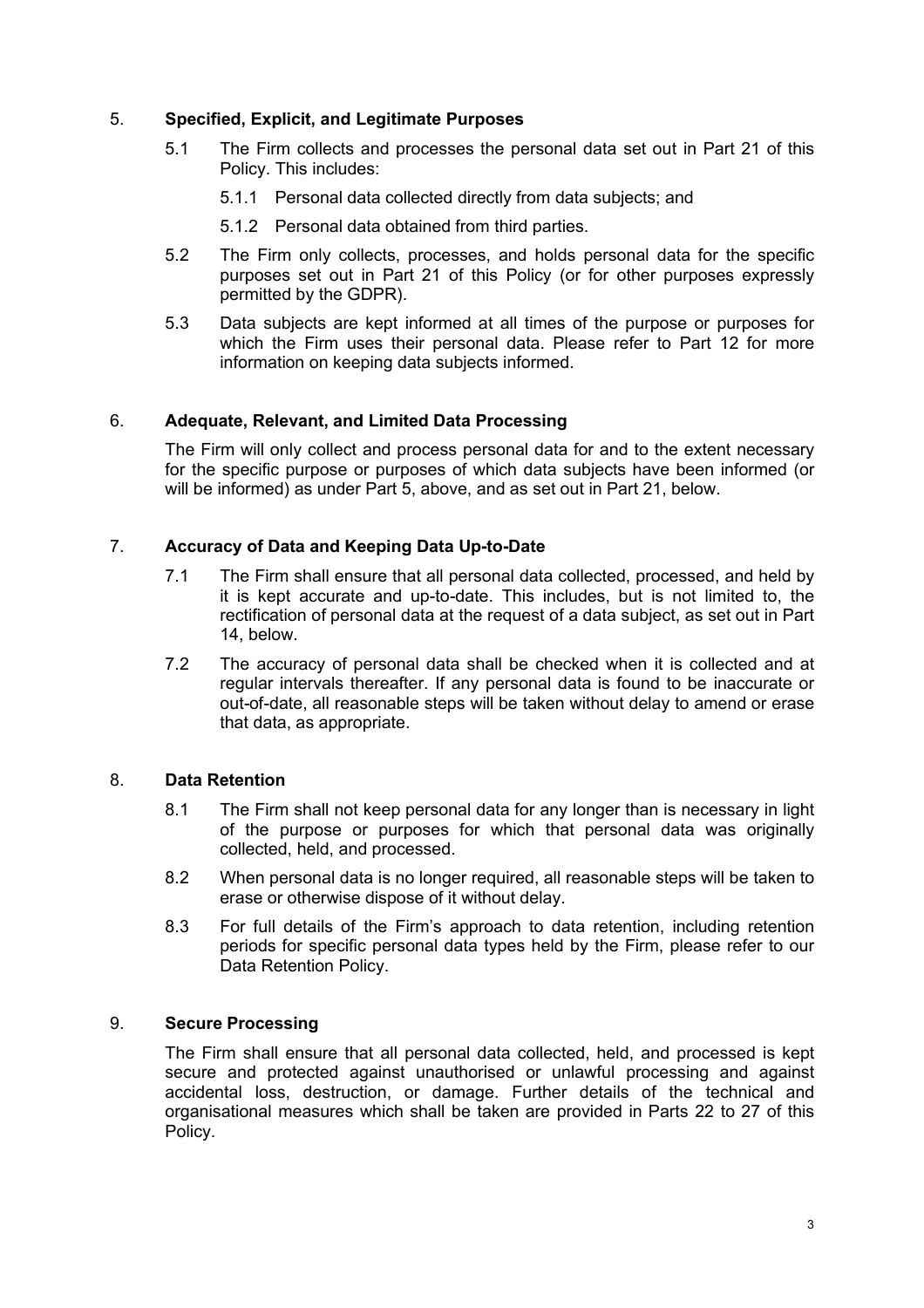#### 10. **Accountability and Record-Keeping**

- 10.1 The Firm's Data Protection Officer is Mr A Dalglish FCCA, who may be contacted at the office address, namely, Bishopstone, 36 Crescent Road, Worthing, West Sussex, BN11 1RL.
- 10.2 The Data Protection Officer shall be responsible for overseeing the implementation of this Policy and for monitoring compliance with this Policy, the Firm's other data protection-related policies, and with the GDPR and other applicable data protection legislation.
- 10.3 The Firm shall keep written internal records of all personal data collection, holding, and processing, which shall incorporate the following information:
	- 10.3.1 The name and details of the Firm, its Data Protection Officer, and any applicable third-party data processors;
	- 10.3.2 The purposes for which the Firm collects, holds, and processes personal data;
	- 10.3.3 Details of the categories of personal data collected, held, and processed by the Firm, and the categories of data subject to which that personal data relates;
	- 10.3.4 Details of any transfers of personal data to non-EEA countries including all mechanisms and security safeguards;
	- 10.3.5 Details of how long personal data will be retained by the Firm (please refer to the Firm's Data Retention Policy); and
	- 10.3.6 Detailed descriptions of all technical and organisational measures taken by the Firm to ensure the security of personal data.

#### 11. **Data Protection Impact Assessments**

- 11.1 The Firm shall carry out Data Protection Impact Assessments for any and all new projects and/or new uses of personal data.
- 11.2 Data Protection Impact Assessments shall be overseen by the Data Protection Officer and shall address the following:
	- 11.2.1 The type(s) of personal data that will be collected, held, and processed;
	- 11.2.2 The purpose(s) for which personal data is to be used;
	- 11.2.3 The Firm's objectives;
	- 11.2.4 How personal data is to be used;
	- 11.2.5 The parties (internal and/or external) who are to be consulted;
	- 11.2.6 The necessity and proportionality of the data processing with respect to the purpose(s) for which it is being processed;
	- 11.2.7 Risks posed to data subjects;
	- 11.2.8 Risks posed both within and to the Firm; and

11.2.9 Proposed measures to minimise and handle identified risks.

# 12. **Keeping Data Subjects Informed**

12.1 The Firm shall provide the information set out in Part 12.2 to every data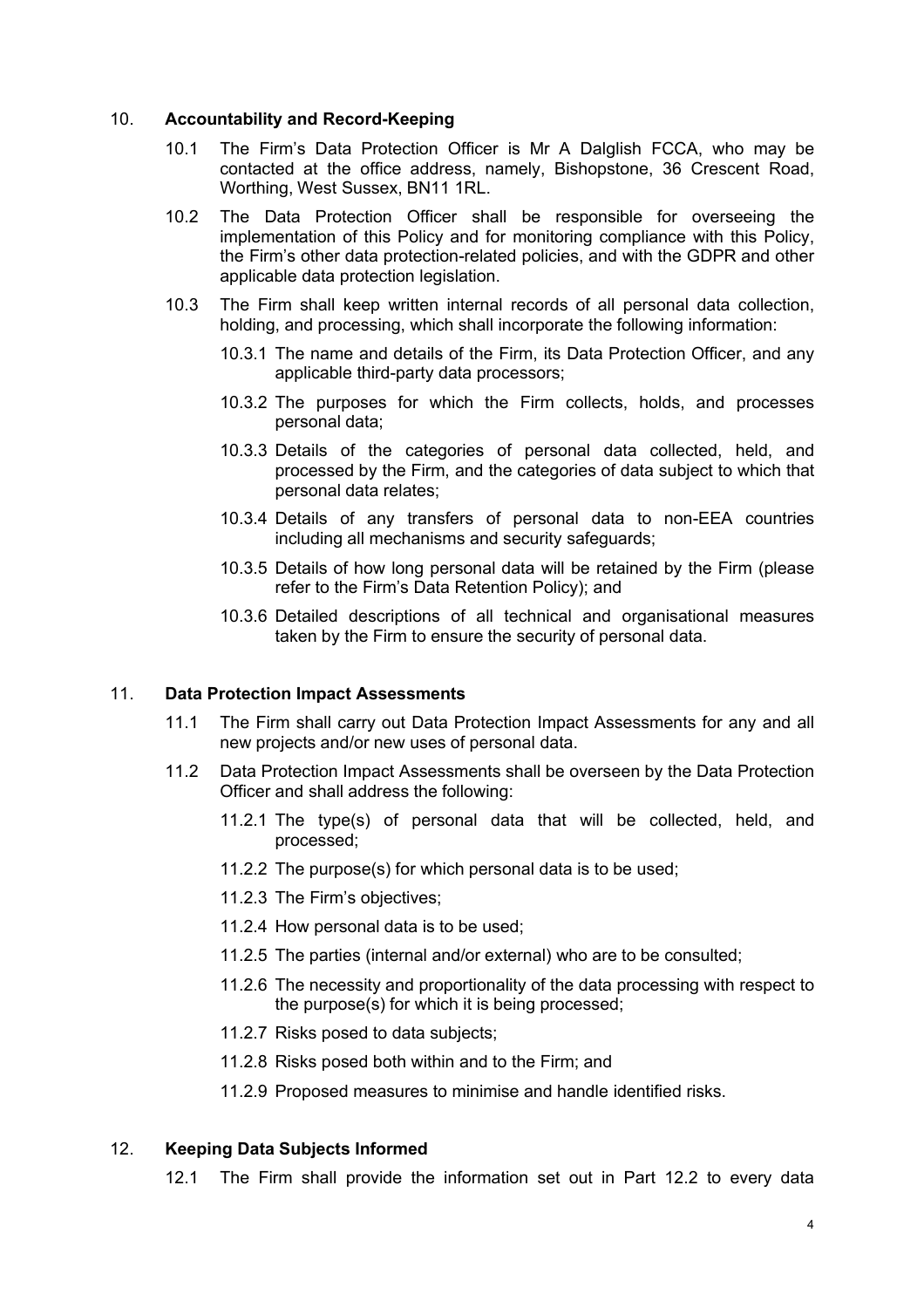subject:

- 12.1.1 Where personal data is collected directly from data subjects, those data subjects will be informed of its purpose at the time of collection; and
- 12.1.2 Where personal data is obtained from a third party, the relevant data subjects will be informed of its purpose:
- a) if the personal data is used to communicate with the data subject, when the first communication is made; or
- b) if the personal data is to be transferred to another party, before that transfer is made; or
- c) as soon as reasonably possible and in any event not more than one month after the personal data is obtained.
- 12.2 The following information shall be provided:
	- 12.2.1 Details of the Firm including, but not limited to, the identity of its Data Protection Officer;
	- 12.2.2 The purpose(s) for which the personal data is being collected and will be processed (as detailed in Part 21 of this Policy) and the legal basis justifying that collection and processing;
	- 12.2.3 Where applicable, the legitimate interests upon which the Firm is justifying its collection and processing of the personal data;
	- 12.2.4 Where the personal data is not obtained directly from the data subject, the categories of personal data collected and processed;
	- 12.2.5 Where the personal data is to be transferred to one or more third parties, details of those parties;
	- 12.2.6 Where the personal data is to be transferred to a third party that is located outside of the European Economic Area (the "EEA"), details of that transfer, including but not limited to the safeguards in place (see Part 28 of this Policy for further details);
	- 12.2.7 Details of data retention;
	- 12.2.8 Details of the data subject's rights under the GDPR;
	- 12.2.9 Details of the data subject's right to withdraw their consent to the Firm's processing of their personal data at any time;
	- 12.2.10Details of the data subject's right to complain to the Information Commissioner's Office (the "supervisory authority" under the GDPR);
	- 12.2.11Where applicable, details of any legal or contractual requirement or obligation necessitating the collection and processing of the personal data and details of any consequences of failing to provide it; and
	- 12.2.12Details of any automated decision-making or profiling that will take place using the personal data, including information on how decisions will be made, the significance of those decisions, and any consequences.

# 13. **Data Subject Access**

13.1 Data subjects may make subject access requests ("SARs") at any time to find out more about the personal data which the Firm holds about them, what it is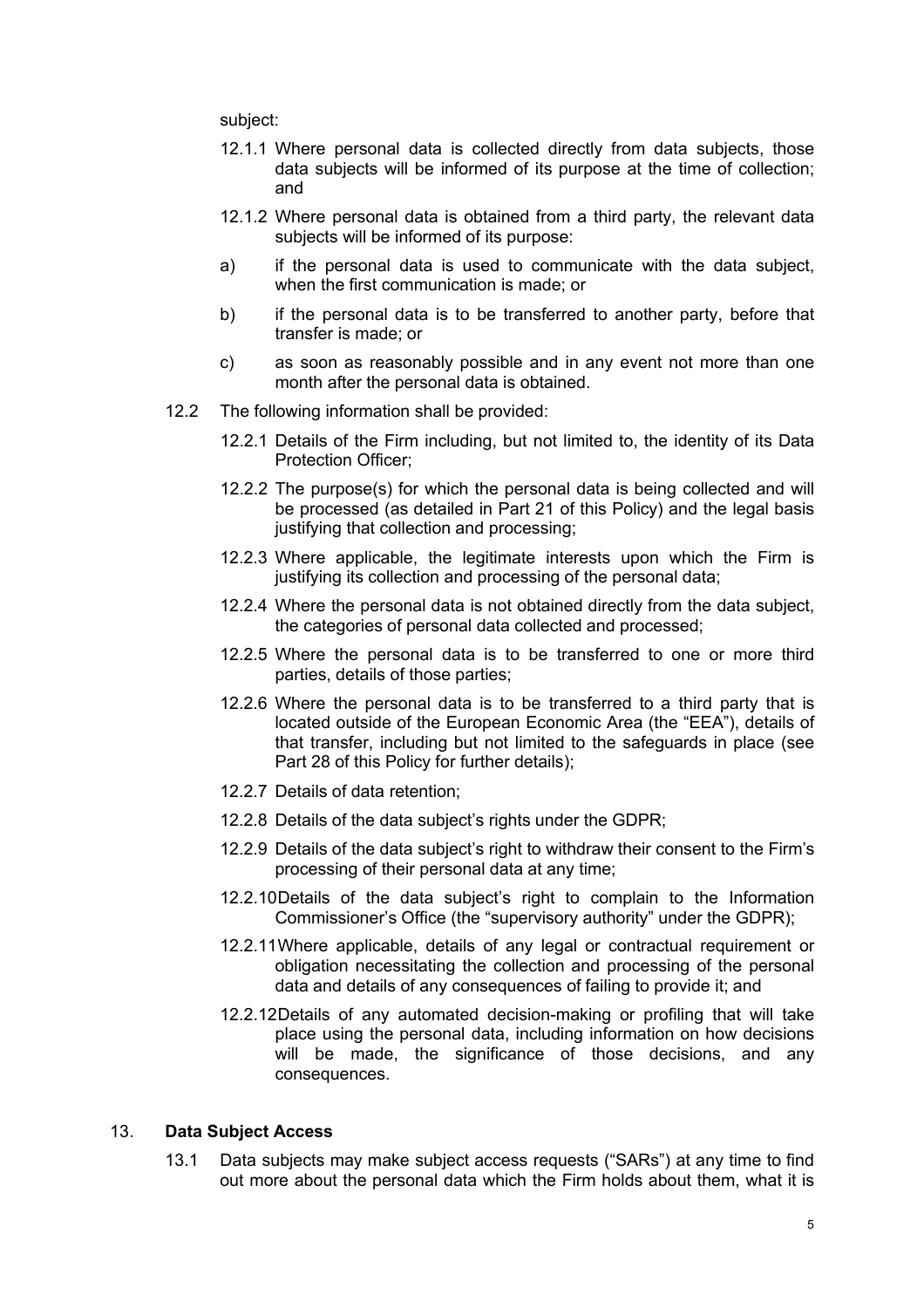doing with that personal data, and why.

- 13.2 Data subjects wishing to make a SAR may do so in writing, using the Firm's Subject Access Request Form, or other written communication. SARs should be addressed to the Firm's Data Protection Officer at Bishopstone, 36 Crescent Road, Worthing, West Sussex, BN11 1RL.
- 13.3 Responses to SARs shall normally be made within one month of receipt, however this may be extended by up to two months if the SAR is complex and/or numerous requests are made. If such additional time is required, the data subject shall be informed.
- 13.4 All SARs received shall be handled by the Firm's Data Protection Officer.
- 13.5 The Firm does not charge a fee for the handling of normal SARs. The Firm reserves the right to charge reasonable fees for additional copies of information that has already been supplied to a data subject, and for requests that are manifestly unfounded or excessive, particularly where such requests are repetitive.

#### 14. **Rectification of Personal Data**

- 14.1 Data subjects have the right to require the Firm to rectify any of their personal data that is inaccurate or incomplete.
- 14.2 The Firm shall rectify the personal data in question, and inform the data subject of that rectification, within one month of the data subject informing the Firm of the issue. The period can be extended by up to two months in the case of complex requests. If such additional time is required, the data subject shall be informed.
- 14.3 In the event that any affected personal data has been disclosed to third parties, those parties shall be informed of any rectification that must be made to that personal data.

# 15. **Erasure of Personal Data**

- 15.1 Data subjects have the right to request that the Firm erases the personal data it holds about them in the following circumstances:
	- 15.1.1 It is no longer necessary for the Firm to hold that personal data with respect to the purpose(s) for which it was originally collected or processed;
	- 15.1.2 The data subject wishes to withdraw their consent to the Firm holding and processing their personal data;
	- 15.1.3 The data subject objects to the Firm holding and processing their personal data (and there is no overriding legitimate interest to allow the Firm to continue doing so) (see Part 18 of this Policy for further details concerning the right to object);
	- 15.1.4 The personal data has been processed unlawfully;
	- 15.1.5 The personal data needs to be erased in order for the Firm to comply with a particular legal obligation**.**
- 15.2 Unless the Firm has reasonable grounds to refuse to erase personal data, all requests for erasure shall be complied with, and the data subject informed of the erasure, within one month of receipt of the data subject's request. The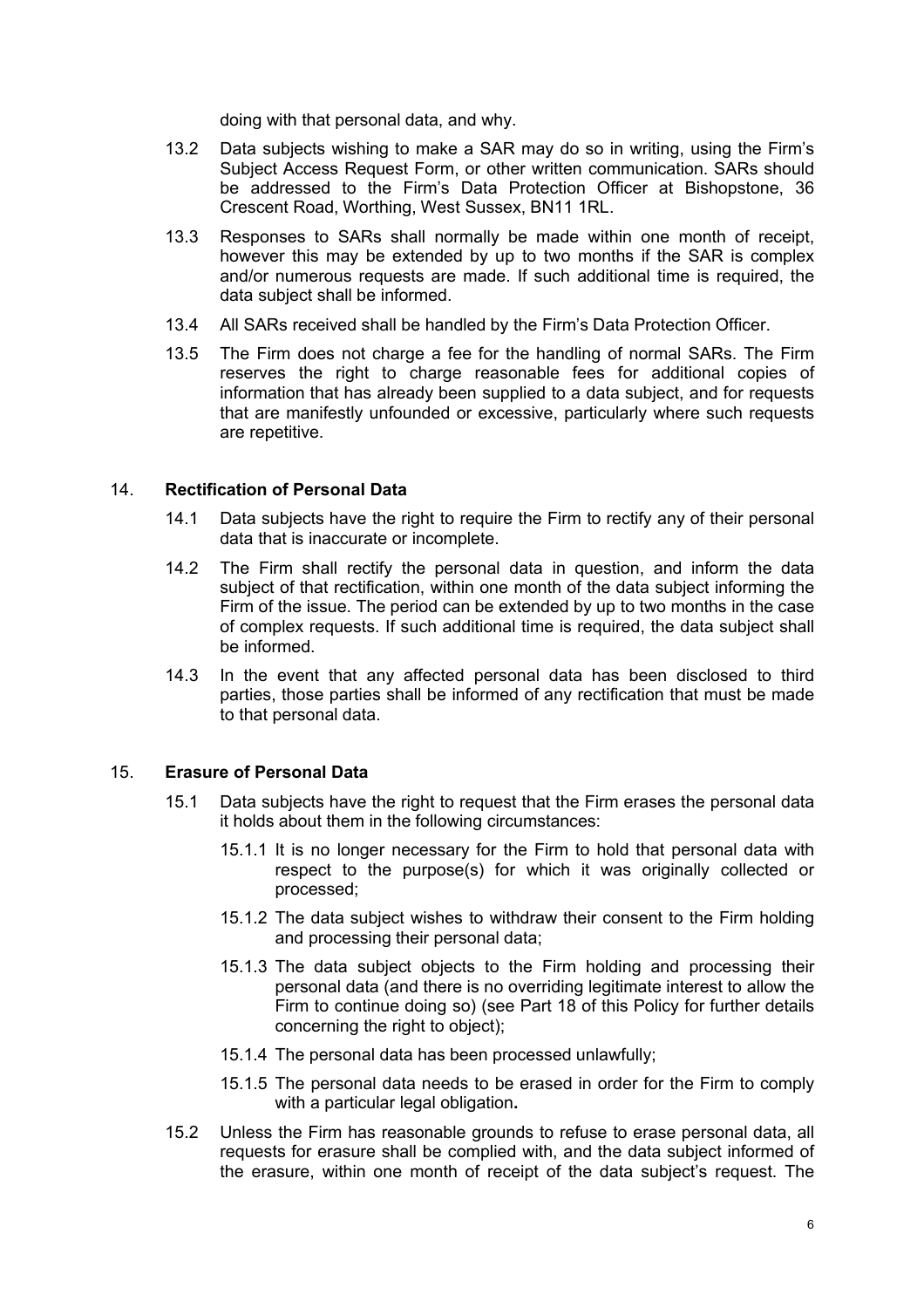period can be extended by up to two months in the case of complex requests. If such additional time is required, the data subject shall be informed.

15.3 In the event that any personal data that is to be erased in response to a data subject's request has been disclosed to third parties, those parties shall be informed of the erasure (unless it is impossible or would require disproportionate effort to do so).

# 16. **Restriction of Personal Data Processing**

- 16.1 Data subjects may request that the Firm ceases processing the personal data it holds about them. If a data subject makes such a request, the Firm shall retain only the amount of personal data concerning that data subject (if any) that is necessary to ensure that the personal data in question is not processed further.
- 16.2 In the event that any affected personal data has been disclosed to third parties, those parties shall be informed of the applicable restrictions on processing it (unless it is impossible or would require disproportionate effort to do so).

# 17. **Data Portability**

- 17.1 The Firm processes personal data using automated means..
- 17.2 Where data subjects have given their consent to the Firm to process their personal data in such a manner, or the processing is otherwise required for the performance of a contract between the Firm and the data subject, data subjects have the right, under the GDPR, to receive a copy of their personal data and to use it for other purposes (namely transmitting it to other data controllers).
- 17.3 To facilitate the right of data portability, the Firm shall make available all applicable personal data to data subjects in the following format:

17.3.1 XML;

- 17.4 Where technically feasible, if requested by a data subject, personal data shall be sent directly to the required data controller.
- 17.5 All requests for copies of personal data shall be complied with within one month of the data subject's request. The period can be extended by up to two months in the case of complex or numerous requests. If such additional time is required, the data subject shall be informed.

# 18. **Objections to Personal Data Processing**

- 18.1 Data subjects have the right to object to the Firm processing their personal data based on legitimate interests.
- 18.2 Where a data subject objects to the Firm processing their personal data based on its legitimate interests, the Firm shall cease such processing immediately, unless it can be demonstrated that the Firm's legitimate grounds for such processing override the data subject's interests, rights, and freedoms, or that the processing is necessary for the conduct of legal claims.
- 18.3 Where a data subject objects to the Firm processing their personal data for direct marketing purposes, the Firm shall cease such processing immediately.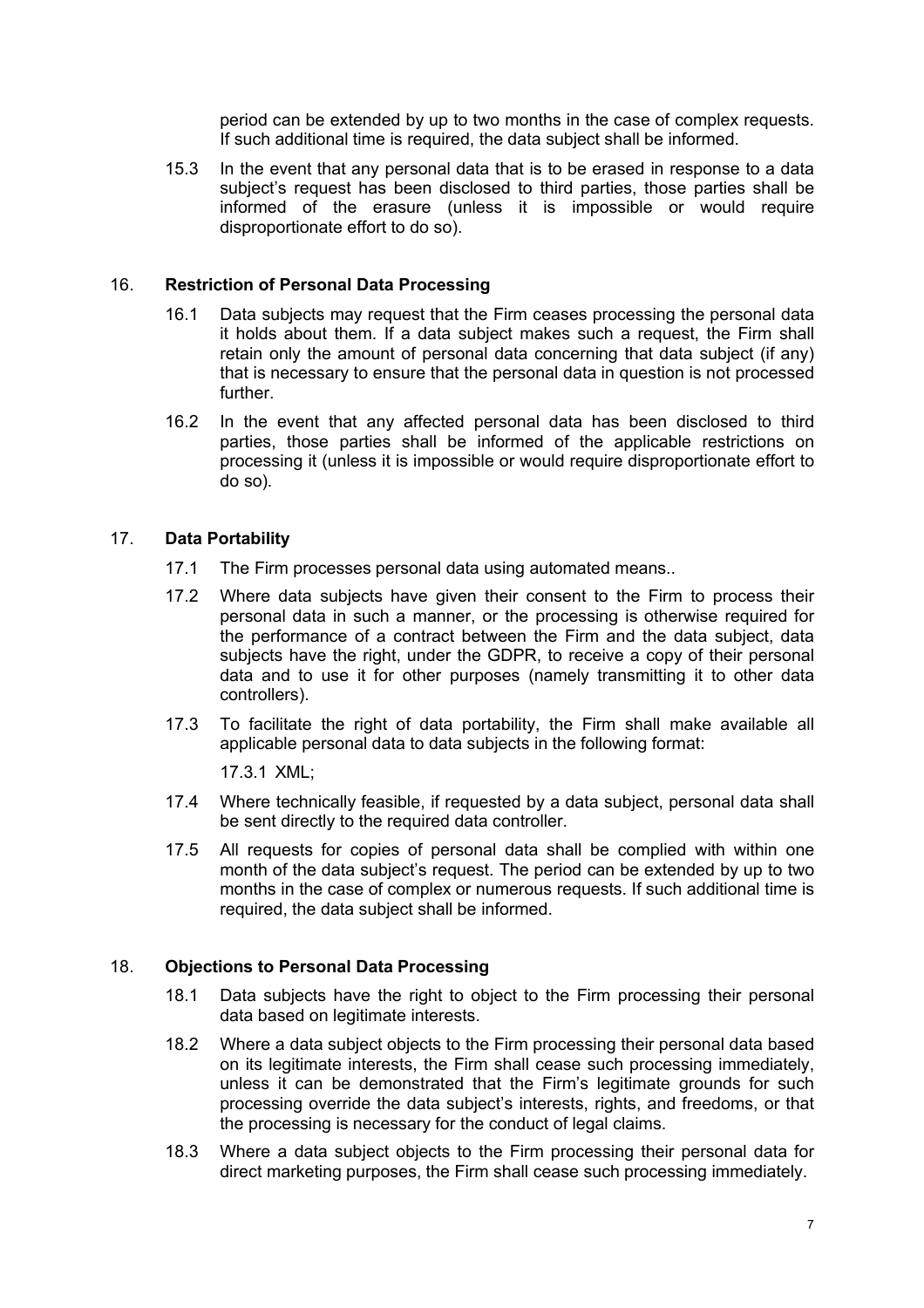# 19. **Automated Decision-Making**

19.1 The Firm does not use personal data in automated decision-making processes.

# 20. **Profiling**

20.1 The Firm does not use personal data for profiling purposes

# 21. **Personal Data Collected, Held, and Processed**

The following personal data is collected, held, and processed by the Firm (for details of data retention, please refer to the Firm's Data Retention Policy):

| Data Ref.          | <b>Type of Data</b> | <b>Purpose of Data</b>                                                                                        |
|--------------------|---------------------|---------------------------------------------------------------------------------------------------------------|
| <b>Client Code</b> | Client identifier   | To identify clients from an internally used code                                                              |
| <b>Client Name</b> | Name                | To identify client                                                                                            |
| Date of Birth      | Date of Birth       | To identify client                                                                                            |
| National Ins<br>No | Personal Tax        | To identify client and liaise with HMRC                                                                       |
| <b>UTR</b>         | <b>Personal Tax</b> | To identify client and liaise with HMRC                                                                       |
| <b>Tel Numbers</b> | Contact details     | To contact client                                                                                             |
| Address            | Contact details     | To contact client                                                                                             |
| Email address      | Contact details     | To contact client                                                                                             |
| Employer           | Client information  | For tax purposes                                                                                              |
| Associations       | Client information  | To gain a proper understanding of the client<br>relationships and associations from a business<br>perspective |

# 22. **Data Security - Transferring Personal Data and Communications**

The Firm shall ensure that the following measures are taken with respect to all communications and other transfers involving personal data:

- 22.1 All emails containing personal data must be encrypted using one of the following encryption algorithms; namely 3DES, Blowfish, AES or RSA;
- 22.2 All emails containing personal data must be marked "confidential";
- 22.3 Personal data may be transmitted over secure networks only; transmission over unsecured networks is not permitted in any circumstances;
- 22.4 Personal data may not be transmitted over a wireless network if there is a wired alternative that is reasonably practicable;
- 22.5 Personal data contained in the body of an email, whether sent or received, should be copied from the body of that email and stored securely. The email itself should be deleted. All temporary files associated therewith should also be deleted;
- 22.6 Where personal data is to be sent by facsimile transmission the recipient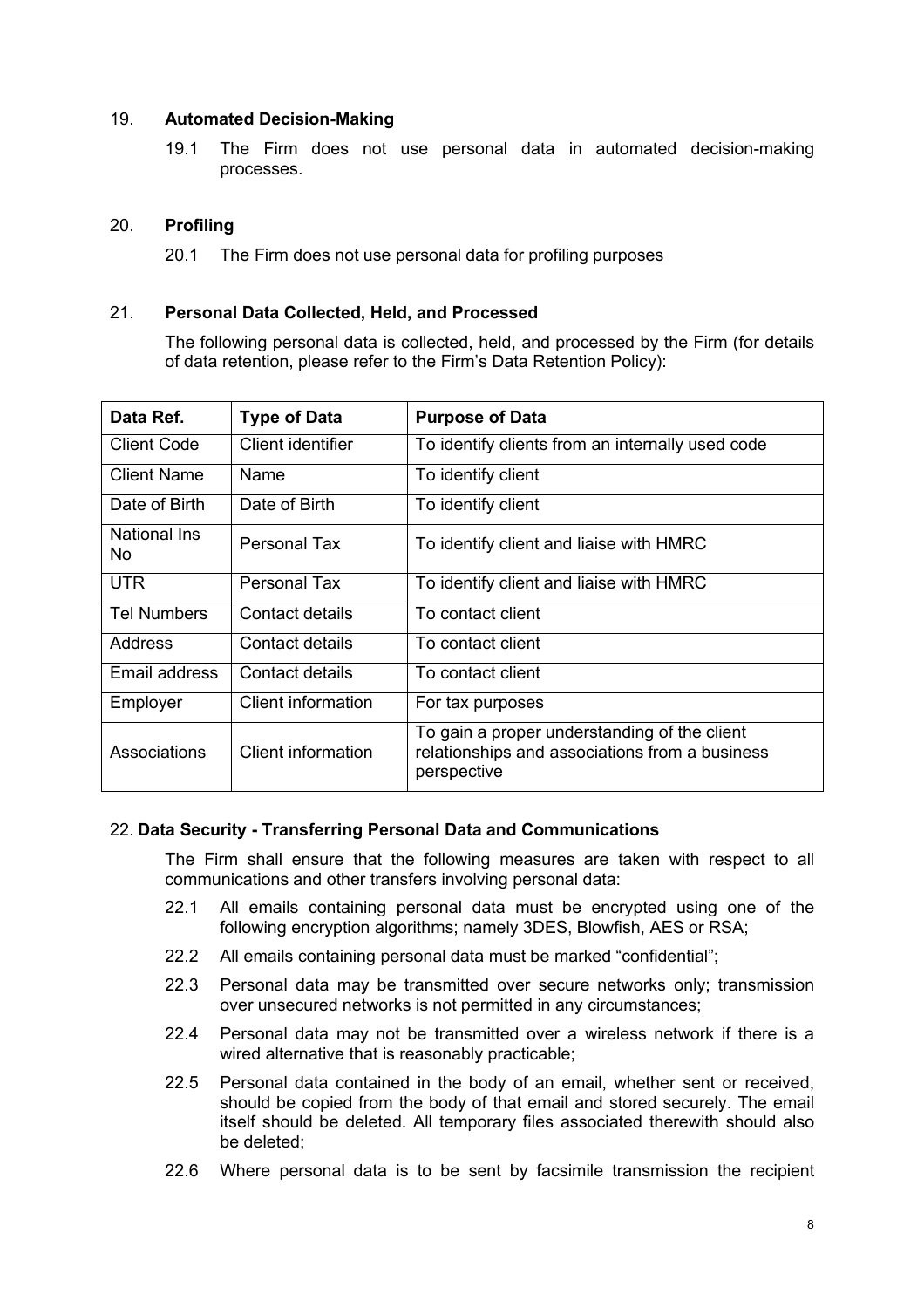should be informed in advance of the transmission and should be waiting by the fax machine to receive the data;

- 22.7 Where personal data is to be transferred in hardcopy form it should be passed directly to the recipient or sent using Royal Mail or other approved postal service; and
- 22.8 All personal data to be transferred physically, whether in hardcopy form or on removable electronic media shall be transferred in a suitable container marked "confidential".

# 23. **Data Security - Storage**

The Firm shall ensure that the following measures are taken with respect to the storage of personal data:

- 23.1 All electronic copies of personal data should be stored securely using passwords and full disk data encryption (using one of 3DES, Blowfish, AES or RSA);
- 23.2 All hardcopies of personal data, along with any electronic copies stored on physical, removable media should be stored securely within the office premises which should not be left unlocked whilst unattended at all times;
- 23.3 All personal data stored electronically should be backed up daily with weekly backups stored offsite. All backups should be encrypted;
- 23.4 No personal data should be stored on any mobile device (including, but not limited to, laptops, tablets, and smartphones), whether such device belongs to the Firm or otherwise without the formal written approval of Andrew Dalglish, Data Protection Officer for the firm, and, in the event of such approval, strictly in accordance with all instructions and limitations described at the time the approval is given, and for no longer than is absolutely necessary; and
- 23.5 No personal data should be transferred to any device personally belonging to an employee and personal data may only be transferred to devices belonging to agents, contractors, or other parties working on behalf of the Firm where the party in question has agreed to comply fully with the letter and spirit of this Policy and of the GDPR (which may include demonstrating to the Firm that all suitable technical and organisational measures have been taken).

#### 24. **Data Security - Disposal**

When any personal data is to be erased or otherwise disposed of for any reason (including where copies have been made and are no longer needed), it should be securely deleted and disposed of. For further information on the deletion and disposal of personal data, please refer to the Firm's Data Retention Policy.

#### 25. **Data Security - Use of Personal Data**

The Firm shall ensure that the following measures are taken with respect to the use of personal data:

25.1 No personal data may be shared informally and if an employee, agent, subcontractor, or other party working on behalf of the Firm requires access to any personal data that they do not already have access to, such access should be formally requested from Andrew Dalglish;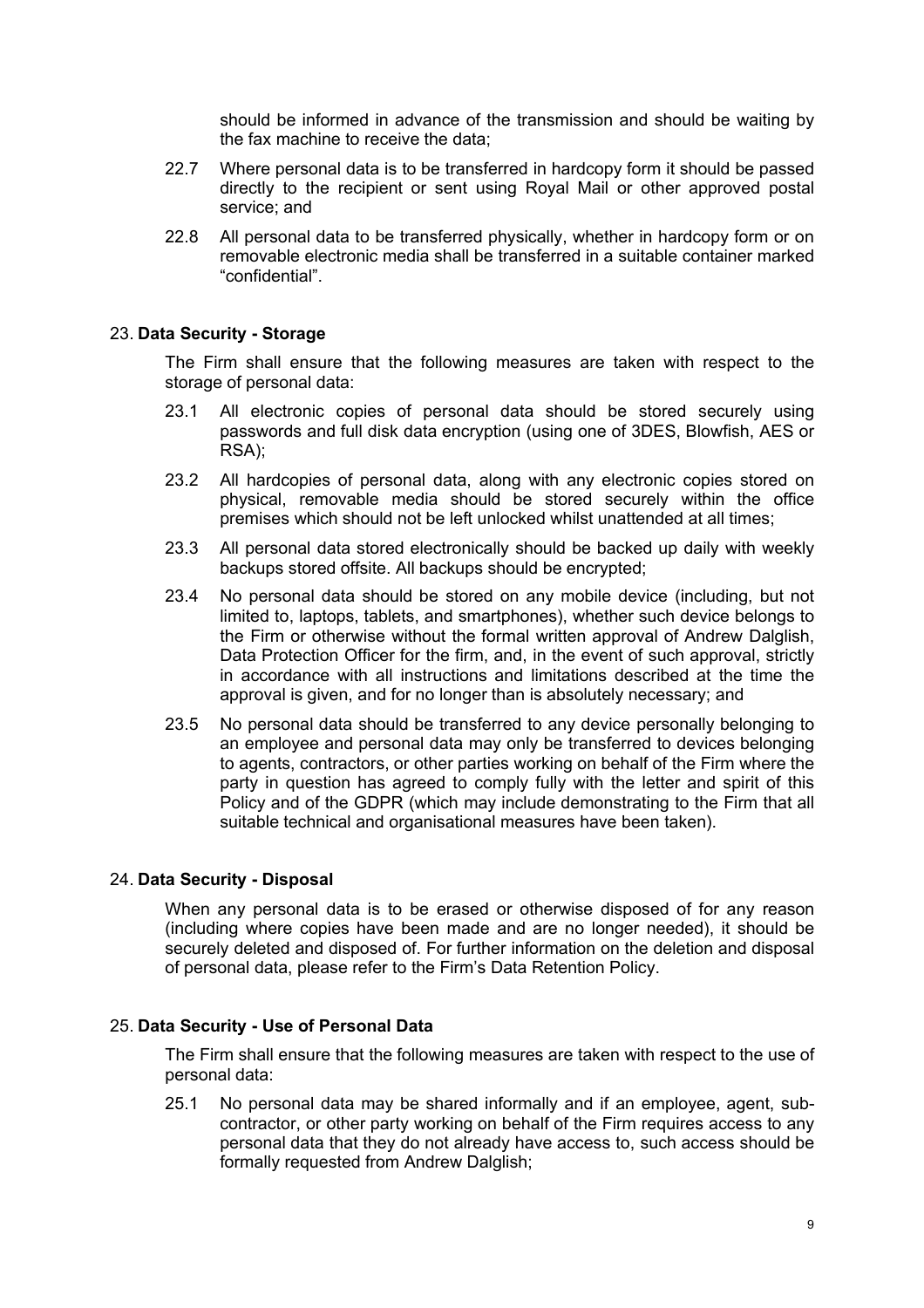- 25.2 No personal data may be transferred to any employees, agents, contractors, or other parties, whether such parties are working on behalf of the Firm or not, without the authorisation of Andrew Dalglish;
- 25.3 Personal data must be handled with care at all times and should not be left unattended or on view to unauthorised employees, agents, sub-contractors, or other parties at any time;
- 25.4 If personal data is being viewed on a computer screen and the computer in question is to be left unattended for any period of time, the user must lock the computer and screen before leaving it; and
- 25.5 Where personal data held by the Firm is used for marketing purposes, it shall be the responsibility of the Data Protection Officer to ensure that the appropriate consent is obtained and that no data subjects have opted out, whether directly or via a third-party service such as the TPS.

# 26. **Data Security - IT Security**

The Firm shall ensure that the following measures are taken with respect to IT and information security:

- 26.1 All passwords used to protect personal data should be changed regularly and should not use words or phrases that can be easily guessed or otherwise compromised. All passwords must contain a combination of uppercase and lowercase letters, numbers, and symbols. All software used by the Firm is designed to require such passwords.;
- 26.2 Under no circumstances should any passwords be written down or shared between any employees, agents, contractors, or other parties working on behalf of the Firm, irrespective of seniority or department. If a password is forgotten, it must be reset using the applicable method. IT staff do not have access to passwords;
- 26.3 All software (including, but not limited to, applications and operating systems) shall be kept up-to-date. The Firm's IT staff shall be responsible for installing any and all security-related updates as soon as reasonably and practically possible, unless there are valid technical reasons not to do so; and
- 26.4 No software may be installed on any Firm-owned computer or device without the prior approval of the Andrew Dalglish.

# 27. **Organisational Measures**

The Firm shall ensure that the following measures are taken with respect to the collection, holding, and processing of personal data:

- 27.1 All employees, agents, contractors, or other parties working on behalf of the Firm shall be made fully aware of both their individual responsibilities and the Firm's responsibilities under the GDPR and under this Policy, and shall be provided with a copy of this Policy;
- 27.2 Only employees, agents, sub-contractors, or other parties working on behalf of the Firm that need access to, and use of, personal data in order to carry out their assigned duties correctly shall have access to personal data held by the Firm;
- 27.3 All employees, agents, contractors, or other parties working on behalf of the Firm handling personal data will be appropriately trained to do so;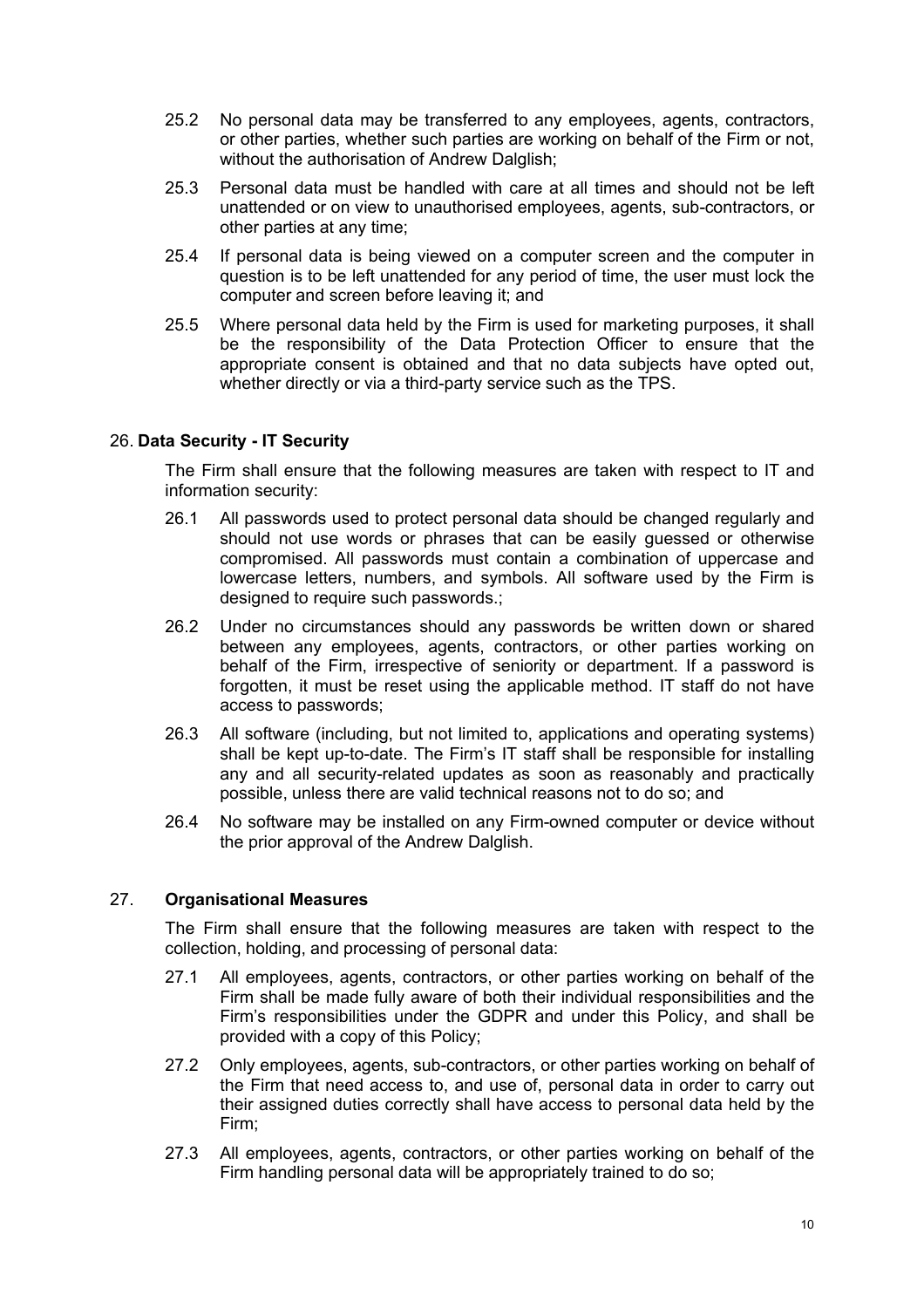- 27.4 All employees, agents, contractors, or other parties working on behalf of the Firm handling personal data will be appropriately supervised;
- 27.5 All employees, agents, contractors, or other parties working on behalf of the Firm handling personal data shall be required and encouraged to exercise care, caution, and discretion when discussing work-related matters that relate to personal data, whether in the workplace or otherwise;
- 27.6 Methods of collecting, holding, and processing personal data shall be regularly evaluated and reviewed;
- 27.7 All personal data held by the Firm shall be reviewed periodically, as set out in the Firm's Data Retention Policy;
- 27.8 The performance of those employees, agents, contractors, or other parties working on behalf of the Firm handling personal data shall be regularly evaluated and reviewed;
- 27.9 All employees, agents, contractors, or other parties working on behalf of the Firm handling personal data will be bound to do so in accordance with the principles of the GDPR and this Policy by contract;
- 27.10 All agents, contractors, or other parties working on behalf of the Firm handling personal data must ensure that any and all of their employees who are involved in the processing of personal data are held to the same conditions as those relevant employees of the Firm arising out of this Policy and the GDPR; and
- 27.11 Where any agent, contractor or other party working on behalf of the Firm handling personal data fails in their obligations under this Policy that party shall indemnify and hold harmless the Firm against any costs, liability, damages, loss, claims or proceedings which may arise out of that failure.

# 28. **Transferring Personal Data to a Country Outside the EEA**

- 28.1 The Firm may from time to time transfer ('transfer' includes making available remotely) personal data to countries outside of the EEA.
- 28.2 The transfer of personal data to a country outside of the EEA shall take place only if one or more of the following applies:
	- 28.2.1 The transfer is to a country, territory, or one or more specific sectors in that country (or an international organisation), that the European Commission has determined ensures an adequate level of protection for personal data;
	- 28.2.2 The transfer is to a country (or international organisation) which provides appropriate safeguards in the form of a legally binding agreement between public authorities or bodies; binding corporate rules; standard data protection clauses adopted by the European Commission; compliance with an approved code of conduct approved by a supervisory authority (e.g. the Information Commissioner's Office); certification under an approved certification mechanism (as provided for in the GDPR); contractual clauses agreed and authorised by the competent supervisory authority; or provisions inserted into administrative arrangements between public authorities or bodies authorised by the competent supervisory authority;
	- 28.2.3 The transfer is made with the informed consent of the relevant data subject(s);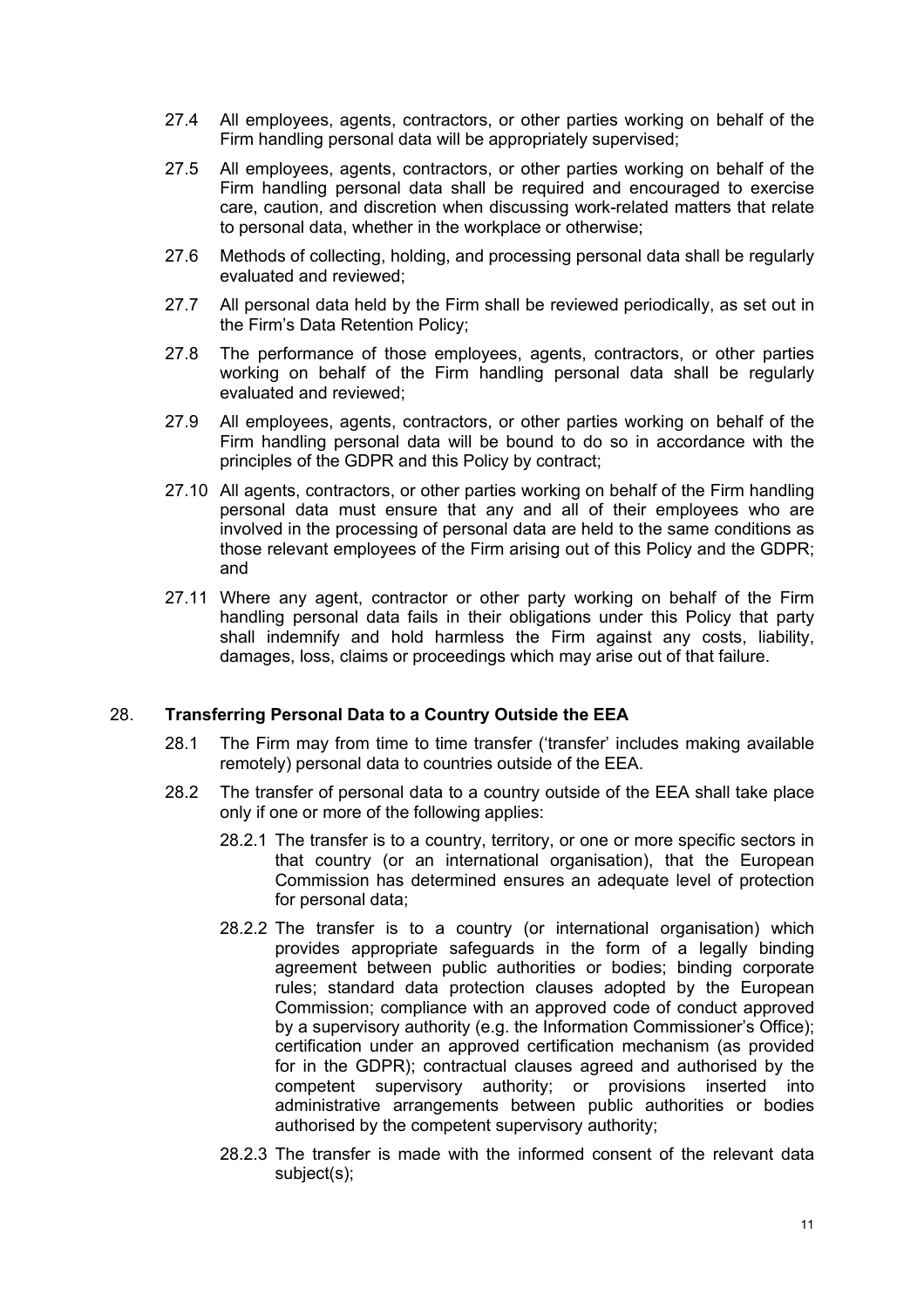- 28.2.4 The transfer is necessary for the performance of a contract between the data subject and the Firm (or for pre-contractual steps taken at the request of the data subject);
- 28.2.5 The transfer is necessary for important public interest reasons;
- 28.2.6 The transfer is necessary for the conduct of legal claims;
- 28.2.7 The transfer is necessary to protect the vital interests of the data subject or other individuals where the data subject is physically or legally unable to give their consent; or
- 28.2.8 The transfer is made from a register that, under UK or EU law, is intended to provide information to the public and which is open for access by the public in general or otherwise to those who are able to show a legitimate interest in accessing the register.

# 29. **Data Breach Notification**

- 29.1 All personal data breaches must be reported immediately to the Firm's Data Protection Officer.
- 29.2 If a personal data breach occurs and that breach is likely to result in a risk to the rights and freedoms of data subjects (e.g. financial loss, breach of confidentiality, discrimination, reputational damage, or other significant social or economic damage), the Data Protection Officer must ensure that the Information Commissioner's Office is informed of the breach without delay, and in any event, within 72 hours after having become aware of it.
- 29.3 In the event that a personal data breach is likely to result in a high risk (that is, a higher risk than that described under Part 29.2) to the rights and freedoms of data subjects, the Data Protection Officer must ensure that all affected data subjects are informed of the breach directly and without undue delay.
- 29.4 Data breach notifications shall include the following information:
	- 29.4.1 The categories and approximate number of data subjects concerned;
	- 29.4.2 The categories and approximate number of personal data records concerned;
	- 29.4.3 The name and contact details of the Firm's data protection officer (or other contact point where more information can be obtained);
	- 29.4.4 The likely consequences of the breach;
	- 29.4.5 Details of the measures taken, or proposed to be taken, by the Firm to address the breach including, where appropriate, measures to mitigate its possible adverse effects.

# 30. **Implementation of Policy**

This Policy shall be deemed effective as of 25 May 2018. No part of this Policy shall have retroactive effect and shall thus apply only to matters occurring on or after this date.

This Policy has been approved and authorised by:

**Name:** Andrew Dalglish